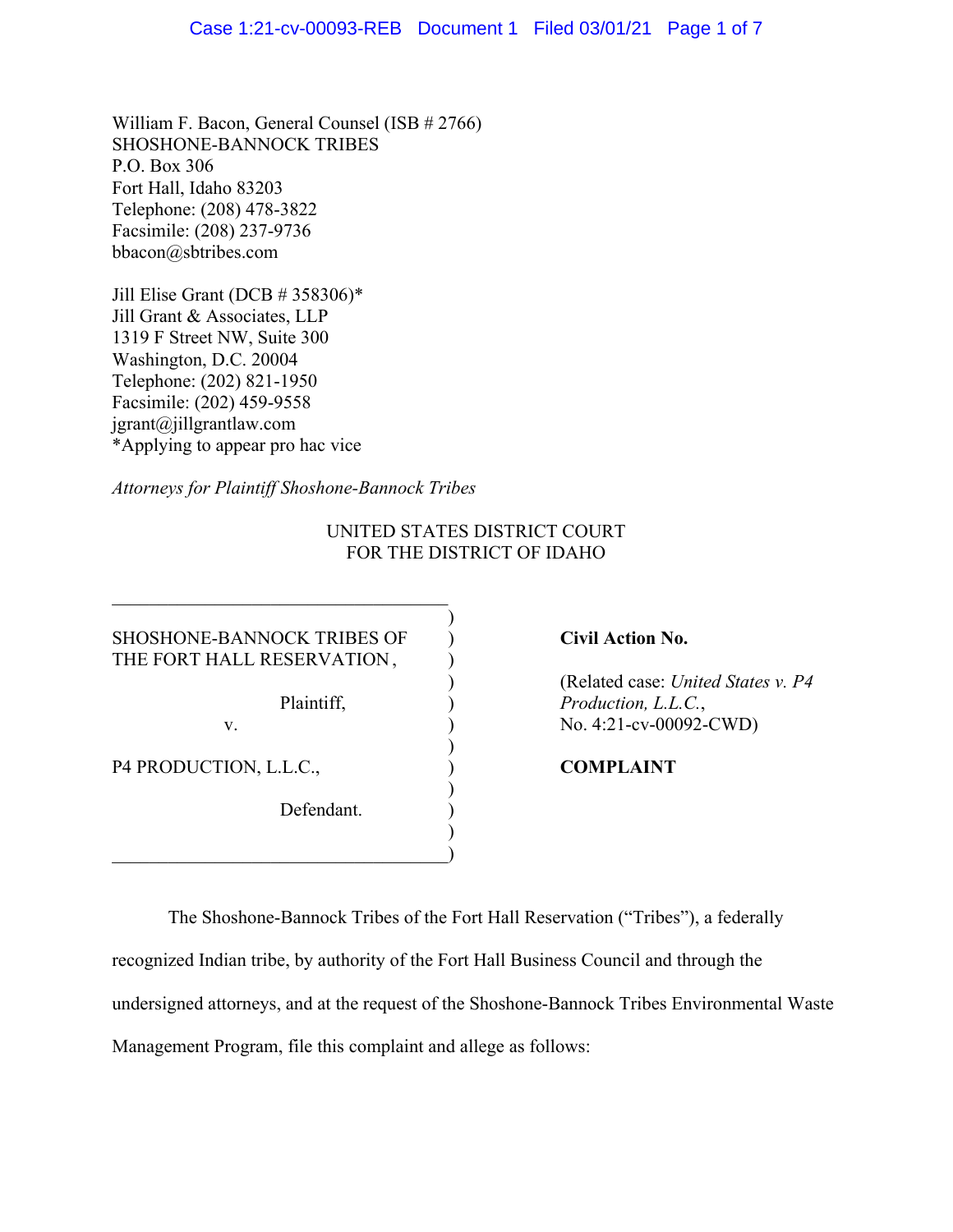#### **NATURE OF THE ACTION**

1. This is a civil action brought under Section 107 of the Comprehensive Environmental Response, Compensation, and Liability Act ("CERCLA"), as amended, 42 U.S.C. § 9607, for recovery of costs the Tribes has incurred and will incur in connection with response actions to releases and threatened releases of hazardous substances into the environment at or from the Ballard Mine Site ("Site") located in Caribou County, Idaho.

### **JURISDICTION AND VENUE**

2. This Court has jurisdiction over the subject matter of this action and over the parties under 28 U.S.C. §§ 1331 and 1362 and Sections 107 and 113(b) of CERCLA, 42 U.S.C. §§ 9607 and 9613(b).

3. Venue is proper in this judicial district under 28 U.S.C. § 1391(b)(2) and Section 113(b) of CERCLA, 42 U.S.C. § 9613(b), because the releases or threatened releases of hazardous substances that gave rise to this claim occurred in this district, and because the Site is located in this district.

#### **PARTIES**

4. Plaintiff Shoshone-Bannock Tribes is a federally recognized Indian tribe residing on the Fort Hall Reservation, which consists of approximately 544,000 acres of land in southeastern Idaho.

5. Defendant P4 Production, L.L.C. ("Defendant") is a company formed in Delaware and registered to do business in the State of Idaho, and a wholly owned subsidiary of the Monsanto Company, which is a subsidiary of Bayer AG.

6. Defendant is a "person" as defined in Section 101(21) of CERCLA, 42 U.S.C.  $§$  9601(21).

2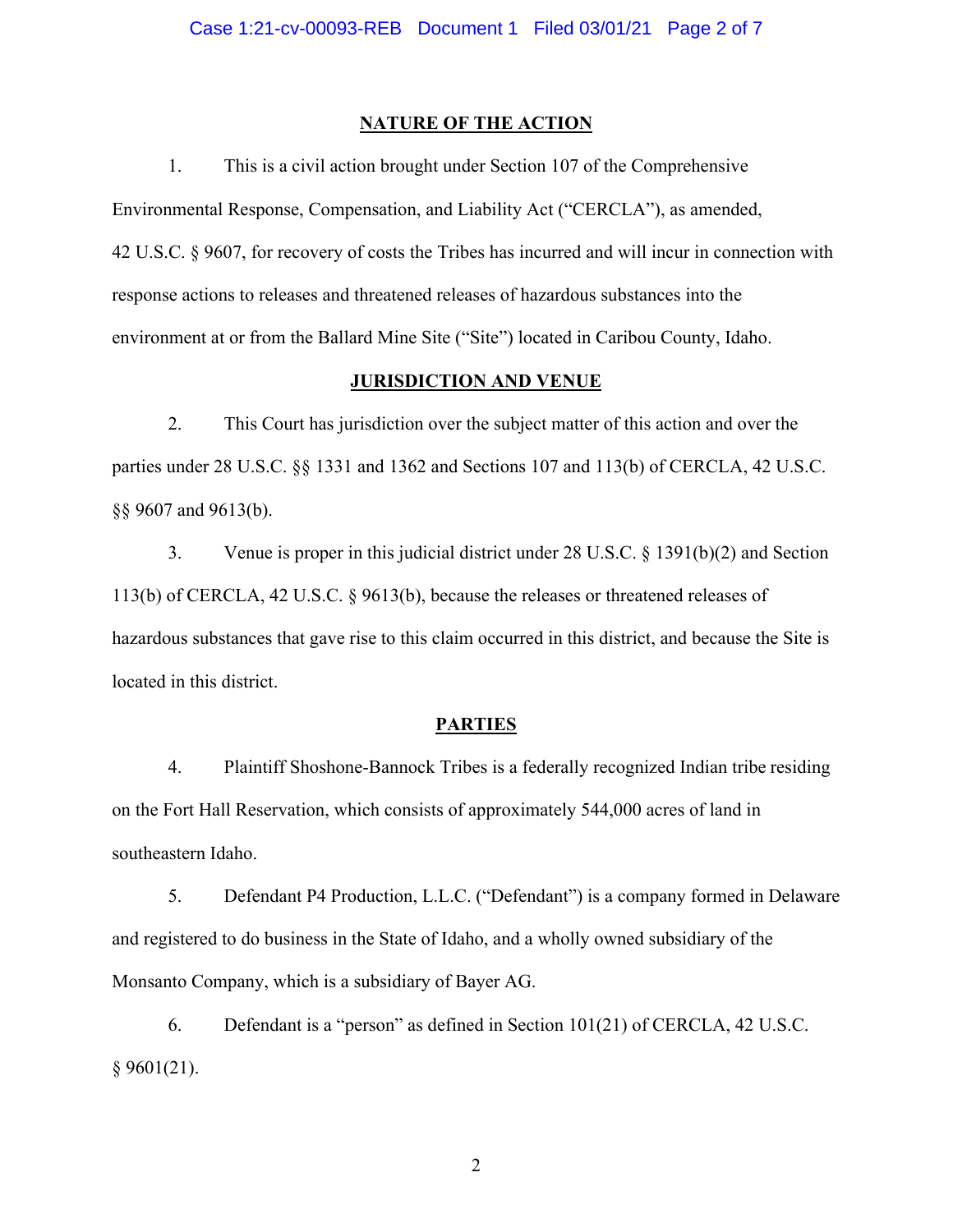7. Defendant currently owns the Site.

## **STATUTORY BACKGROUND**

8. CERCLA was enacted in 1980 to provide a comprehensive governmental

mechanism for abating releases and threatened releases of hazardous substances and other

pollutants and contaminants, and for funding the costs of such abatement and related

enforcement activities, which are known as "response" actions, 42 U.S.C. §§ 9604(a), 9601(25).

9. Section 104(a)(1) of CERCLA, 42 U.S.C. § 9604(a)(1), provides:

Whenever (A) any hazardous substance is released or there is a substantial threat of such a release into the environment, or (B) there is a release or substantial threat of release into the environment of any pollutant or contaminant which may present an imminent and substantial danger to the public health or welfare, the President is authorized to act, consistent with the national contingency plan, to remove or arrange for the removal of, and provide for remedial action relating to such hazardous substance, pollutant, or contaminant at any time (including its removal from any contaminated natural resource), or take any other response measure consistent with the national contingency plan which the President deems necessary to protect the public health or welfare or the environment.

10. Section 107(a) of CERCLA, 42 U.S.C. § 9607(a), provides in pertinent part:

Notwithstanding any other provision or rule of law, and subject only to the defenses set forth in subsection (b) of this Section –

(1) the owner and operator of a vessel or a facility

\* \* \*

shall be liable for –

(A) all costs of removal or remedial action incurred by the United States Government or a State or an Indian tribe not inconsistent with the National Contingency Plan . . . .

11. Section 113(g)(2) of CERCLA, 42 U.S.C. § 9613(g)(2), provides: "In any such action described in this subsection [an initial action for recovery of the costs referred to in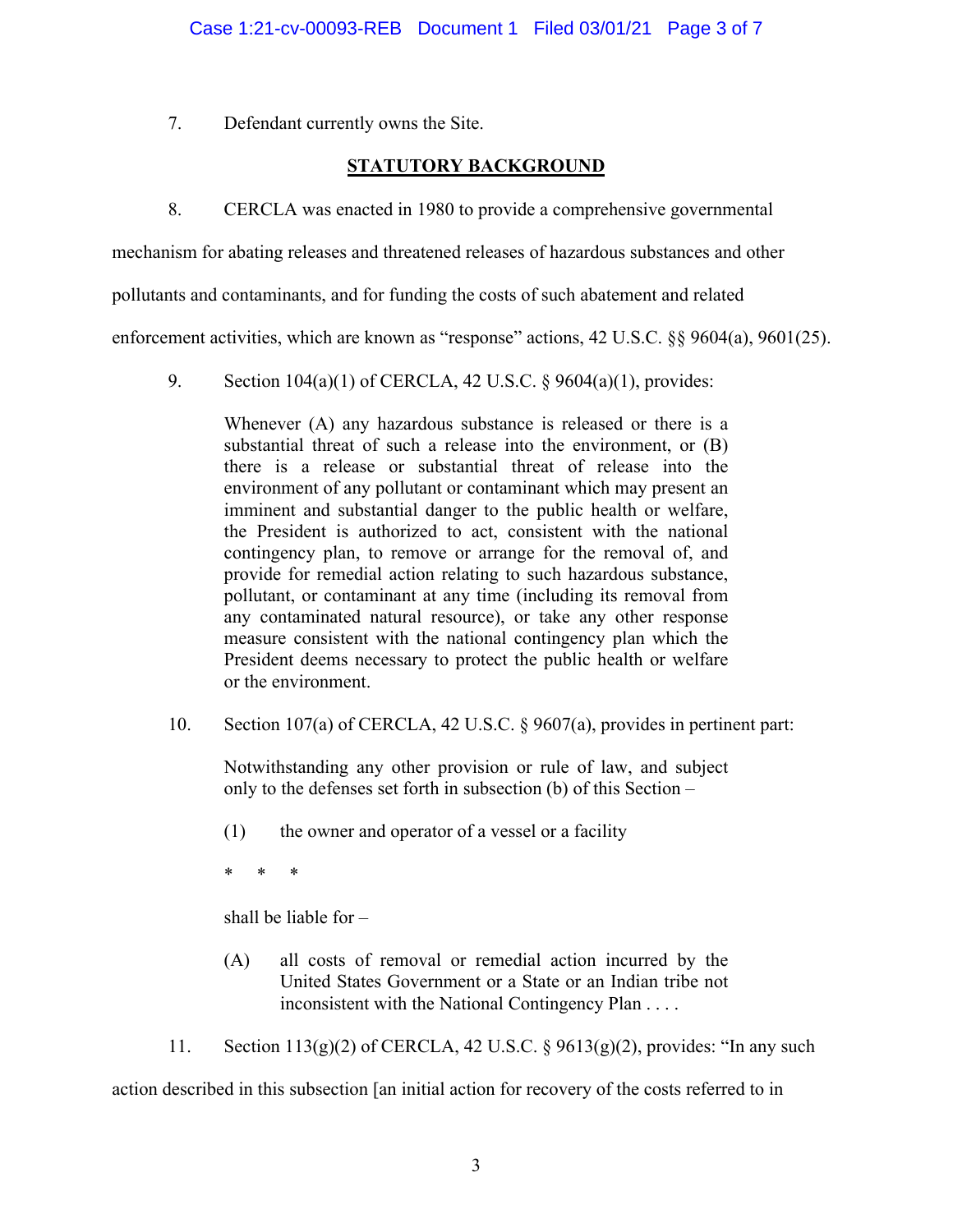#### Case 1:21-cv-00093-REB Document 1 Filed 03/01/21 Page 4 of 7

section 9607], the court shall enter a declaratory judgment on liability for response costs or damages that will be binding on any subsequent action or actions to recover further response costs or damages."

#### **GENERAL ALLEGATIONS**

12. The Site is a former open-pit phosphate mine located in the Phosphate Resource Area of southeastern Idaho. The Site is located approximately 13 miles north of Soda Springs, Idaho, in Caribou County. It is just north of the Blackfoot River, which flows northwest, eventually forming the northern boundary of the Fort Hall Reservation.

13. The Site is within the aboriginal territory of the Tribes and the Tribes have treaty rights on unoccupied federal lands in the vicinity of the Site for hunting, fishing, and gathering. A 40‐acre Bureau of Land Management (BLM) parcel where the Tribes exercise treaty rights is located about 1 mile southeast of the Site.

14. To manage cleanup operations of the Site, EPA has divided response actions for the Site into portions referred to as "Operable Units."

15. On September 24, 2019, EPA issued a Record of Decision for Operable Unit 1 that called for, among other things, an engineered cover system over more than 500 acres of the Site where wastes are left in place, a series of permeable reactive barriers to intercept and treat contaminated groundwater, and wetland treatment cells to treat contaminated residual seeps and springs.

16. The Tribes have been acting as a Support Agency at the Site. In this role, the Tribes have provided a Support Agency Coordinator or Project Manager to furnish necessary data to EPA, reviewed response data and documents, and provided other assistance requested by EPA's Remedial Project Manager.

4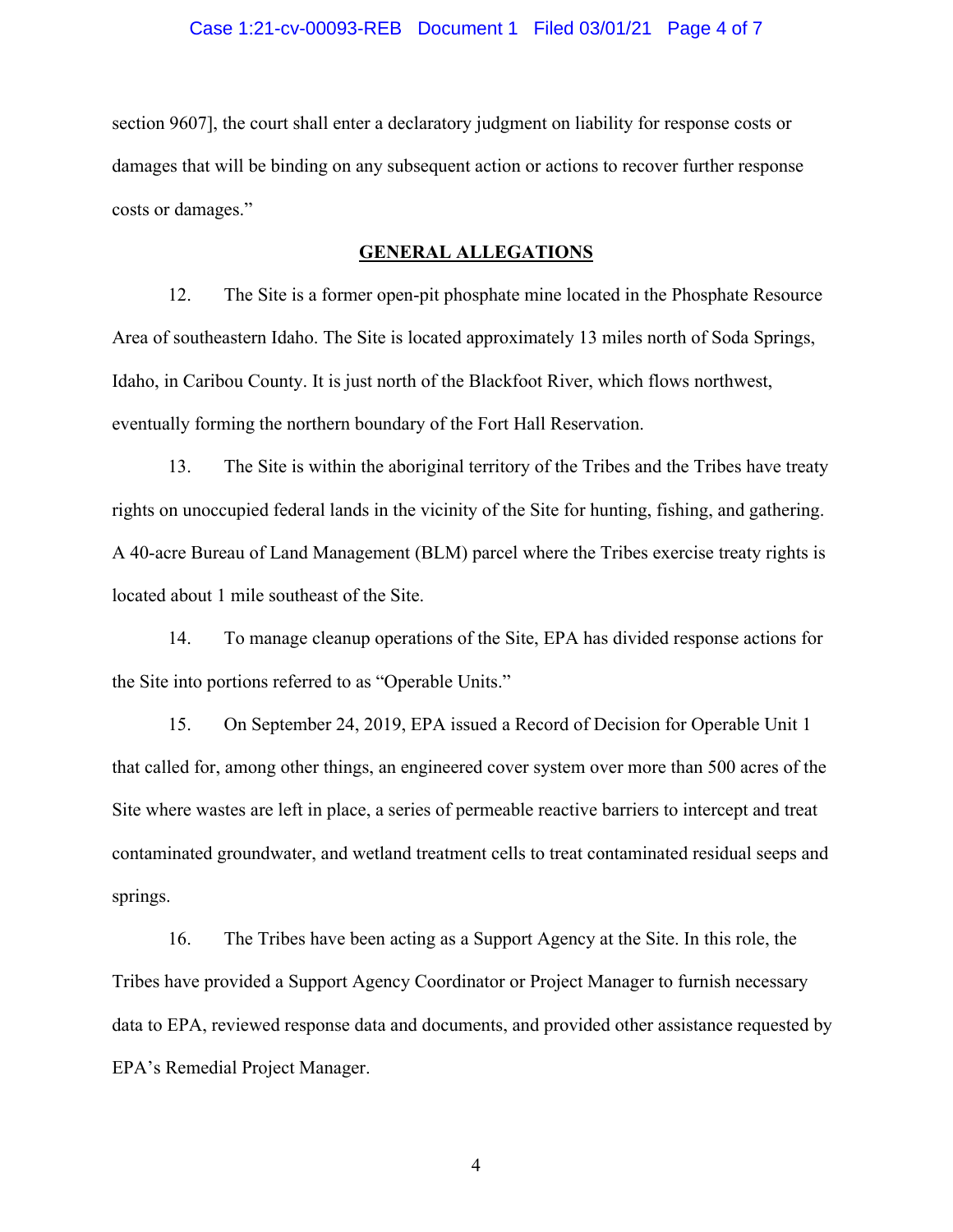#### Case 1:21-cv-00093-REB Document 1 Filed 03/01/21 Page 5 of 7

17. The Site is a "facility" as defined in Section 101(9) of CERCLA, 42 U.S.C. § 9601(9).

18. There has been a "release" or a "threatened release" of "hazardous substances," including selenium and heavy metals, into the "environment" at or from the Site, as those terms are defined in Section 101 of CERCLA, 42 U.S.C. § 9601.

19. In undertaking response actions to address the release or threat of release of hazardous substances at the Site, the Tribes have incurred and will continue to incur "response costs" as defined in Section 101(25) of CERCLA, 42 U.S.C. § 9601(25). Response costs that the Tribes have incurred to date with respect to the Site have not been fully reimbursed. These response costs are not inconsistent with the National Contingency Plan promulgated pursuant to Section 105 of CERCLA, 42 U.S.C. § 9605, and codified at 40 C.F.R. Part 300.

#### <span id="page-4-0"></span>**CLAIM FOR RELIEF**

*Cost Recovery Under CERCLA Section 107*

20. Paragraphs 1 through [19](#page-4-0) are re-alleged and incorporated herein by reference.

21. Defendant owns the Site, which is a facility, within the meaning of Section 107(a)(1) of CERCLA, 42 U.S.C. § 9607(a)(1).

22. Hazardous substances have been released at and from the Facility into the environment within the meaning of Sections 101 and 107 of CERCLA, 42 U.S.C. §§ 9601, 9607.

23. The Shoshone-Bannock Tribes are an "Indian tribe" within the meaning of Section 101(36) of CERCLA, 42 U.S.C. § 9601(36).

24. To protect the public health, welfare and the environment from the actual or threatened release of hazardous substances, the Tribes, including the Environmental Waste Management Program and their contractors, have taken response actions within the meaning of

5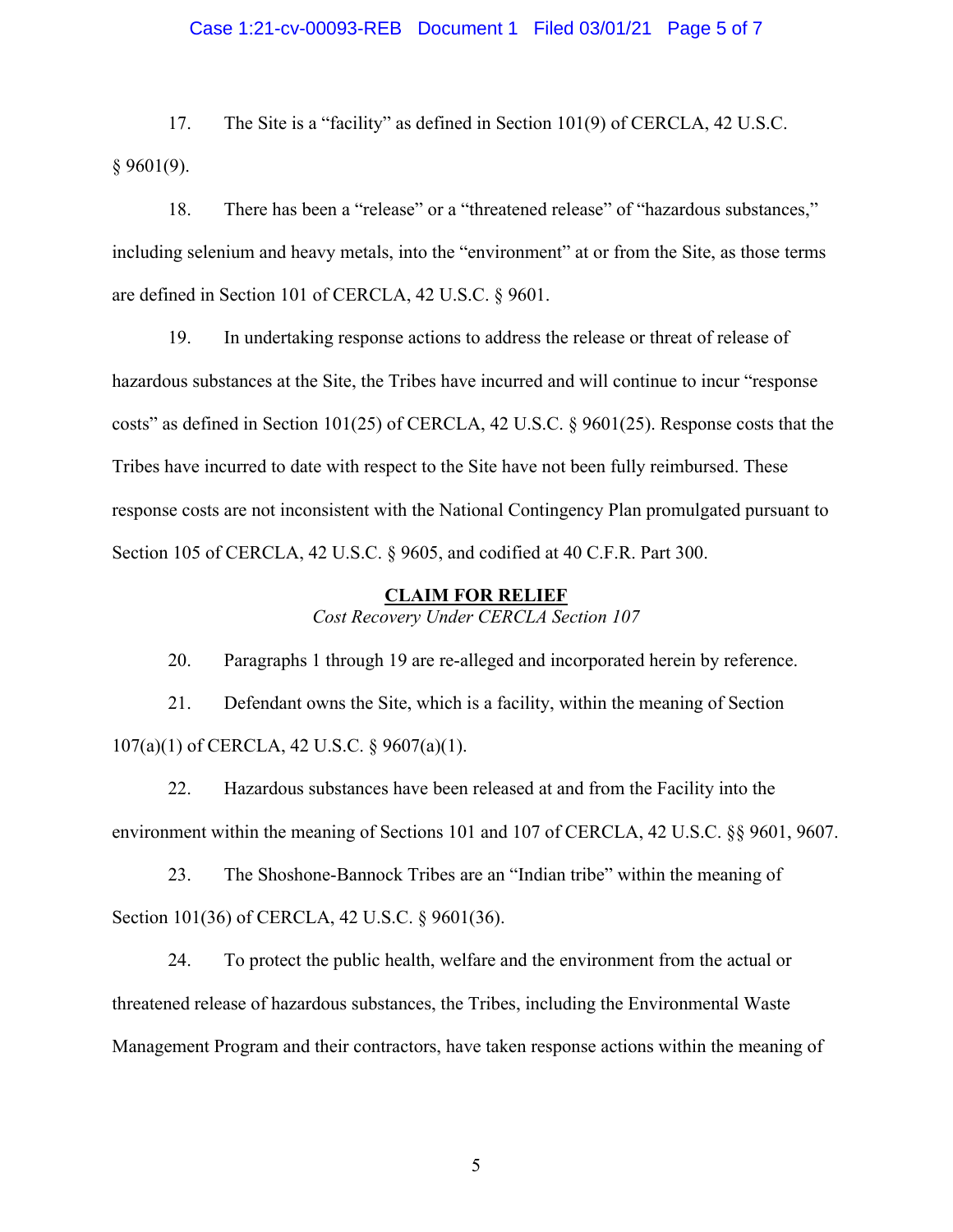#### Case 1:21-cv-00093-REB Document 1 Filed 03/01/21 Page 6 of 7

CERCLA Section 101(25), 42 U.S.C. § 9601(25), and have incurred response costs not inconsistent with the National Contingency Plan ("NCP"), 40 C.F.R. Part 300.

25. Defendant is therefore liable under Section  $107(a)(1)$  and  $113(g)(2)$  of CERCLA, 42 U.S.C. §§ 9607(a)(1), 9613(g)(2), for all costs incurred and to be incurred by the Tribes in response to releases and threatened releases of hazardous substances at and from the Site that are not inconsistent with the NCP.

#### **PRAYER FOR RELIEF**

WHEREFORE, Plaintiff respectfully requests that this Court:

A. Enter judgment in favor of Plaintiff and against the Defendant, jointly and severally, under Section 107(a)(4)(A) of CERCLA, 42 U.S.C. § 9607(a)(4)(A), for unreimbursed response costs incurred by the Tribes relating to the Site, including enforcement costs and prejudgment interest;

B. Enter a declaratory judgment on Defendant's liability that will be binding in any subsequent action for further response costs, pursuant to Section  $113(g)(2)$  of CERCLA,

42 U.S.C. § 9613(g)(2); and

C. Grant such other and further relief as the Court deems just and proper.

Dated March 1, 2021

Respectfully submitted,

/s/ William F. Bacon William F. Bacon, General Counsel (ISB # 2766) SHOSHONE-BANNOCK TRIBES P.O. Box 306 Fort Hall, Idaho 83203 Telephone: (208) 478-3822 Facsimile: (208) 237-9736 bbacon@sbtribes.com